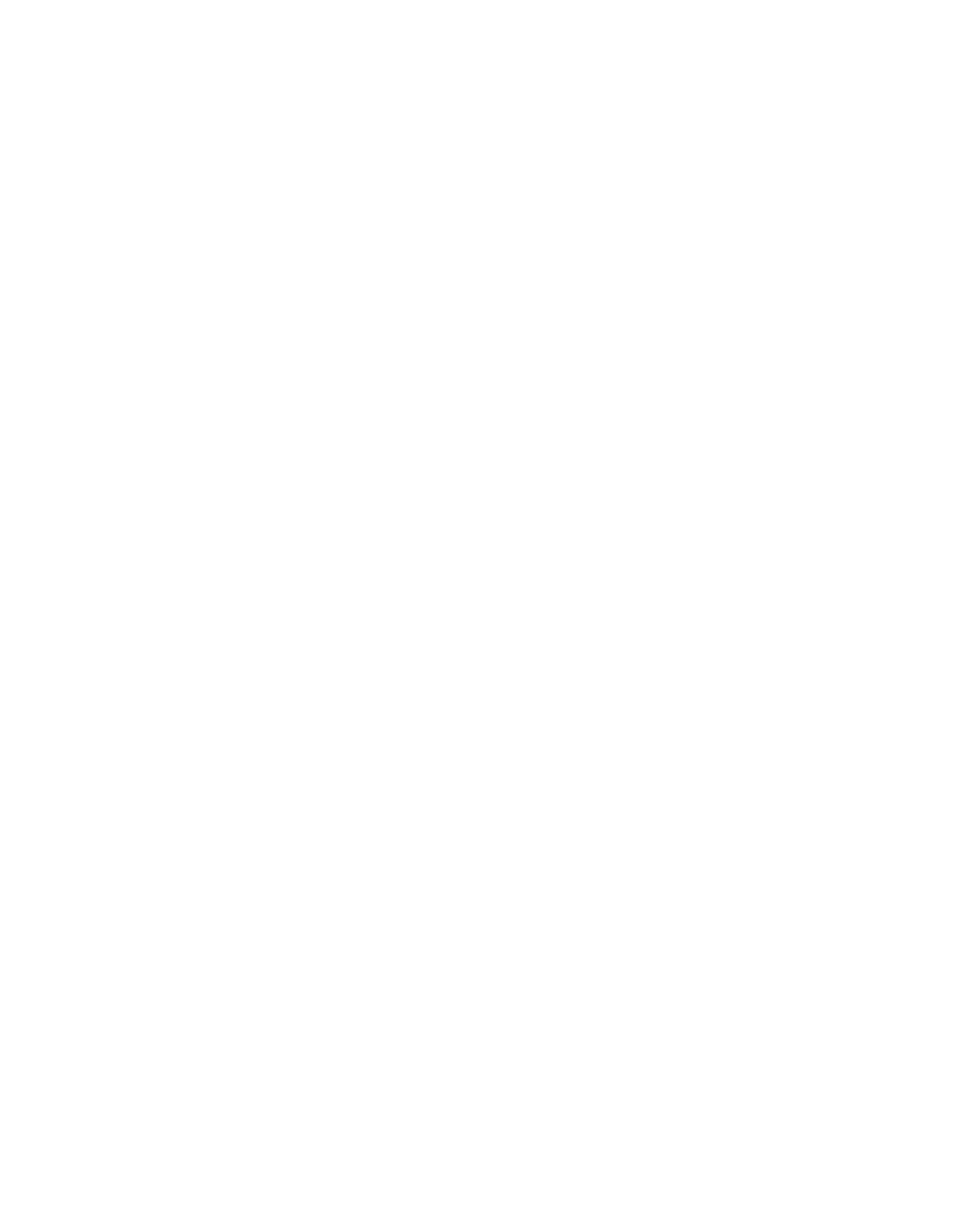

### City of Milwaukee Municipal Identification (ID) Card Application Office of the City Clerk - License Division

200 East Wells Street, Room 105, Milwaukee, WI 53202 (414) 286-2238 [www.milwaukee.gov/id](http://www.milwaukee.gov/id)

Nqa daim ntawv zwm npe no (application) nrog koj tuaj thiab ib daim ntawv pov thawv qhia tias koj yog leej twg, ntawv pov thawj rau chaw nyob, thiab tus nqe \$10 mus rau ntawm License Division. Koj yuav tsum muaj hnub nyug 14 xyoos los yog siab dua thiab nyob hauv lub nroog Milwaukee tshaj 15 hnub thiaj ua tau daim ntawm.

#### **Qhia paub: Cov lus hauv qab no yuav sau nyob rau ntawm koj daim ID.**

|               | <b>Npe</b>               |      |      | Middle                    |                                |                                |
|---------------|--------------------------|------|------|---------------------------|--------------------------------|--------------------------------|
| Npe:          |                          |      |      |                           |                                |                                |
| Hnub<br>Yug:  | Hli                      | Hnub | Xyoo | Poj<br>Niam/Txiv<br>Neej: | $\Box$ Txiv Neej<br>Non-Binary | ∫Poj Niam<br>Lwm Yam/Tsis Qhia |
| Chaw<br>Nyob: | Chaw nyob thiab Txoj Kev |      |      |                           |                                | Zip Code                       |

Kuv lees lus raws txoj cai tsis pub dag thiab muaj lub txim tias kuv nyob hauv lub nroog Milwaukee thiab nyob tau tsawg kawg 15 hnub. Kuv cov ntaub ntawv qhia tias kuv yog leej twg thiab qhov chaw nyob uas siv los mus ua daim Municipal ID muaj raws li txoj cai. Cov lus teev nyob rau hauv daim ntawv no muaj tseeb thiab yog raws li qhov kuv paub thiab ntseeg.

Kuv to taub tias kuv yuav tsum ceeb toom rau lub License Division tsis pub dhau 10 hnub yog tias kuv hloov chaw nyob los yog kuv daim ID ploj los yog muaj neeg nyiag lawm, thiab yog kuv tsiv tawm hauv lub rooj Milwaukee lawm, daim ID card yuav tsis ua hauj lwm. Kuv to taub tias daim Municipal ID yuav siv tsis tau los pov npav nyob hauv Wisconsin.

LEES THIAB TSA TES RAU KUV

| <b>Tus Notary Public</b>       |                                                  |                                                                                                    | Tus Neeg Ua Daim Ntawv/Muaj Cai Saib Kos Npe |  |  |
|--------------------------------|--------------------------------------------------|----------------------------------------------------------------------------------------------------|----------------------------------------------|--|--|
| <b>Yuay Tsum Ntau Lub Thwy</b> |                                                  |                                                                                                    |                                              |  |  |
| <b>Office Use Only</b>         |                                                  |                                                                                                    |                                              |  |  |
|                                |                                                  | Date Filed _________________ Initials ________________ □ Proof Verified __________ □ Picture Taken |                                              |  |  |
|                                |                                                  |                                                                                                    |                                              |  |  |
|                                |                                                  |                                                                                                    |                                              |  |  |
|                                | $\vert$ Denied – Appeal (attach copies of proof) |                                                                                                    |                                              |  |  |